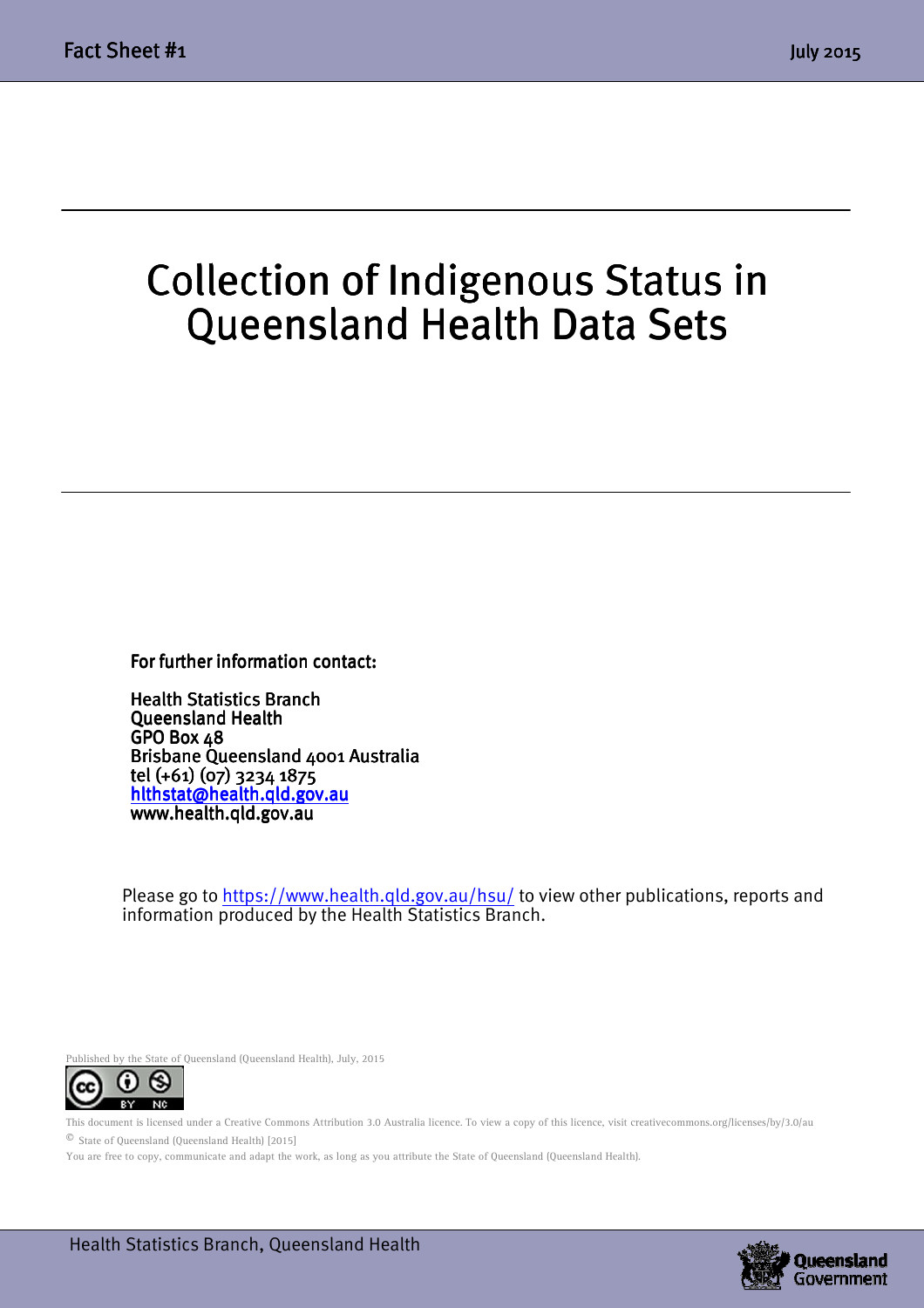# Collection of Indigenous Status in Queensland Health Data Sets

Health Statistics Branch, Queensland Health

Queensland Health manages the collection of information from health service patients/clients consistently to achieve accurate self-identification and robust data regarding Indigenous status. These data support the provision of quality and culturally appropriate health care for Aboriginal and Torres Strait Islander people.

This fact sheet should be read in conjunction with national best practice guidelines and Queensland Health's making tracks towards closing the gap framework.

Improving the health of the Queensland Aboriginal and Torres Strait Islander population is a priority for Queensland Health. Accurate identification of Aboriginal and Torres Strait Islander patients in Queensland Health data collections assures the complete measurement of both Indigenous health status and the effectiveness of intervention programs. Indigenous status is also used to determine aspects of facility funding.

The intent of this fact sheet is to support the accurate collection and use of data regarding the Indigenous status of health service patients/clients by establishing a consistent methodology for the collection of health service patient/client data in line with national guidelines.

The Queensland Health Aboriginal and Torres Strait Islander Cultural Capability Framework 2010-2033 provides four guiding principles which apply to the collection of data regarding Indigenous status:

| ❖ | Cultural respect and recognition: Queensland<br>Health encourages Aboriginal and Torres<br>Strait Islander patients/clients to accurately<br>self-identify their Indigenous status through<br>demonstrated respect for all cultures and by<br>providing environments that respect and<br>recognise Aboriginal and Torres Strait<br>Islander people and cultures. | $\ddot{\bullet}$ | <i>Relationships and partnerships: Services</i><br>responsible for the collection of Indigenous<br>status data have clear, documented working<br>relationships with district services provided<br>specifically for Aboriginal and Torres Strait<br>Islander people, including Hospital Liaison<br>Services and Aboriginal and Torres Strait<br>Islander Health Workers, to optimise health<br>outcomes. |
|---|------------------------------------------------------------------------------------------------------------------------------------------------------------------------------------------------------------------------------------------------------------------------------------------------------------------------------------------------------------------|------------------|---------------------------------------------------------------------------------------------------------------------------------------------------------------------------------------------------------------------------------------------------------------------------------------------------------------------------------------------------------------------------------------------------------|
| ❖ | Communication: The Indigenous status<br>question is asked of all Queensland Health<br>patients/clients through clear, respectful and<br>confidential communication; and upon<br>request, the reasons for this data collection<br>are sensitively communicated.                                                                                                   | ❖                | Capacity building: The methodology for<br>collecting and using Indigenous status is<br>regularly reviewed in each district and state-<br>wide for data integrity and quality<br>improvement, and to ensure that the data is<br>used towards improving health outcomes for<br>Aboriginal and Torres Strait Islander people.                                                                              |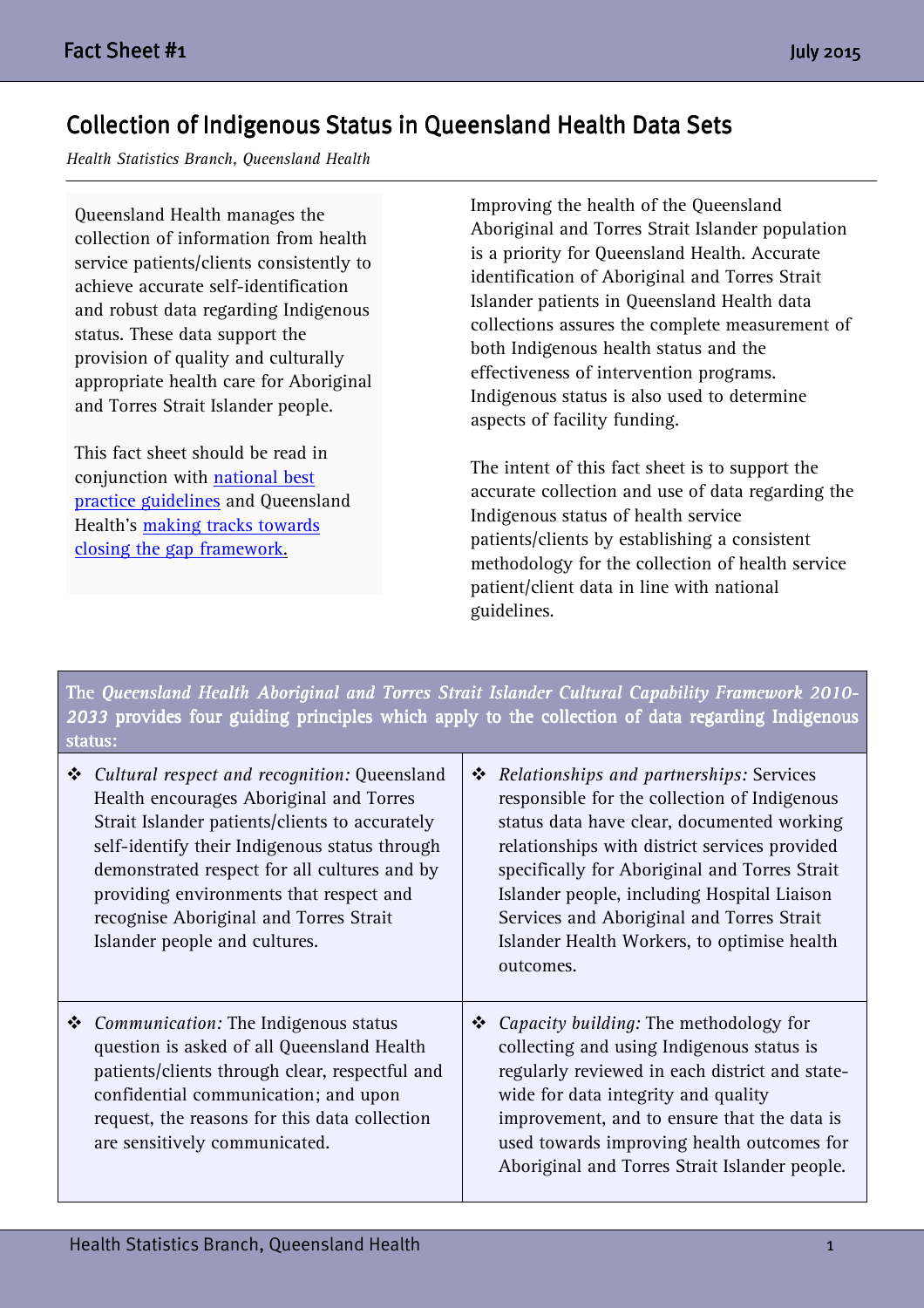# Best practice in obtaining Indigenous status information:

 Staff responsible for developing or updating relevant forms use the following Indigenous status question, with this exact wording on the forms:

 "Are you of Aboriginal or Torres Strait Islander origin?" (For persons of both Aboriginal and Torres Strait islander origin, mark both 'yes' boxes).

 $\varpi$  No

 $\Box$  Yes, Aboriginal

- Yes, Torres Strait Islander

 (For patients/clients of both Aboriginal and Torres Strait Islander origin, both 'Yes' boxes should be marked)

 $\hat{\mathbf{v}}$  In addition, the following fourth response category may be included if suited to the data collection practices of the service:

 $\Box$  Yes, both Aboriginal and Torres Strait Islander

- $\div$  Staff responsible for developing or updating information systems (e.g. databases) containing patient/client demographic information ensure the Indigenous status question is accurately represented in the information system.
- Staff collecting and recording patient/client demographic data ensure the Indigenous status question is presented (verbally, in sign language and/or in writing) to all patients and clients attending a healthcare service at the following times:
	- at the initial registration for a single treatment or course of treatment
	- if this information has not previously been documented (e.g. if the HBCIS screen shows 'unknown') or has not been updated within the previous 3 months
	- if there is discrepancy between different data sources
	- at subsequent appointments/treatments where the staff member recognises the Indigenous status question has not been completed on a form or in the information system.
- Staff collecting and recording patient/client demographic data direct the following question to the parent, guardian, carer, or responsible accompanying adult of a presenting child under the age of 15 years or a person who is too ill to respond:

- "Is (person's name) of Aboriginal or Torres Strait Islander origin?"

(The response should be later verified if and when the patient/client is able to answer the question themselves.)

 Staff collecting and recording perinatal data direct the following question to the mother of a neonate:

- "Is (neonate's name) of Aboriginal or Torres Strait Islander origin?"

(If the mother is unable to answer the question, it is acceptable to ask the father/relative/close friend/or member of the household the question)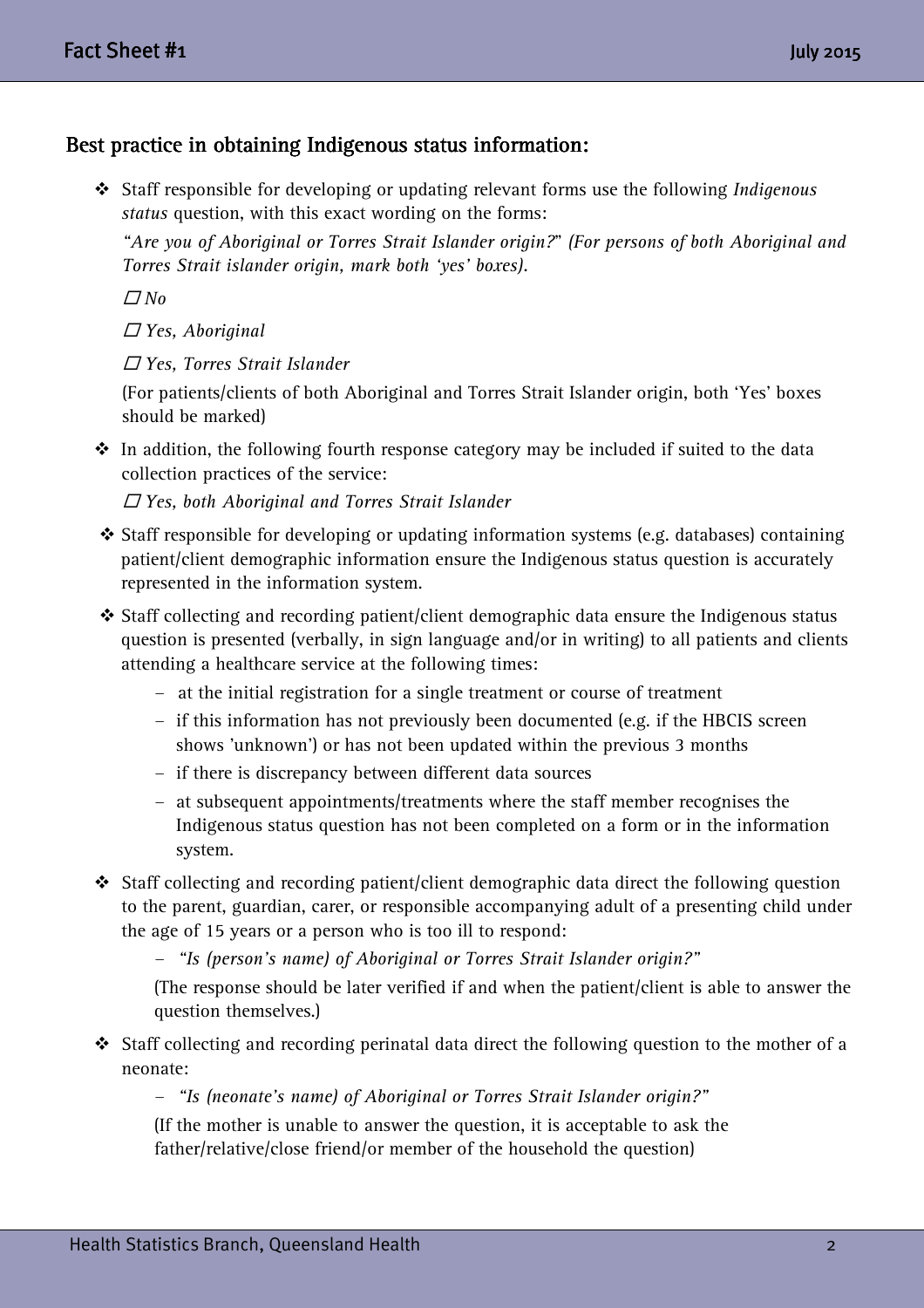- Staff collecting and recording patient/client demographic data, where a patient/client does not speak or read or write English, use an interpreter, a staff member or an accompanying person who can interpret to elicit an accurate response to the Indigenous status question.
- Staff collecting and recording patient/client demographic data ask the Indigenous status question in a respectful and confidential manner.
- Staff collecting and recording patient/client demographic data record the response in hospital data collection systems and record appropriately in patient information so that it is clearly available to clinical staff.
- Staff collecting and recording patient/client demographic data not request or require proof of descent, ancestry or community acceptance to validate a response to the Indigenous status question.

## It is recommended that:

- All patients/clients attending Queensland Health facilities should be asked respectfully the question, "Are you of Aboriginal or Torres Strait Islander origin?" either directly or in writing.
- \* The question should be asked of all patients/clients irrespective of appearance, country of birth and main language spoken.
- \* Responses to the Indigenous status question should be recorded for all patients/clients and clearly available to clinical staff.
- Systems should be in place to support quality improvement of Indigenous status data collection mechanisms.

#### Quality improvement suggestions: Quality improvement

- $\triangleq$  Managers ensure staff responsible for collecting and recording patient/client demographic data are trained to a level of competency to support data accuracy.
- $\triangleleft$  Managers ensure mechanisms are in place within their team/facility to follow up and collect Indigenous status data should the question not initially be asked (e.g. emergency presentation) or not answered (e.g. form not completed).
- Hospital and Health Service Chief Executive Officers ensure a documented quality improvement process is in place to support the accurate recording of patient/client data. This process should include at minimum:
	- Annual audit
	- Strategies to detect inaccuracies/errors
	- Action planning
	- Tracking of actions and reporting.
- \* To support Hospital and Health Service staff, the Health Statistics Branch monitors and reports on synthetic data estimates of Indigenous identification and "not stated" Indigenous status at facility level at a minimum of every twelve months. For these to indicators go to http://qheps.health.qld.gov.au/hsu/qhpi-at.htm